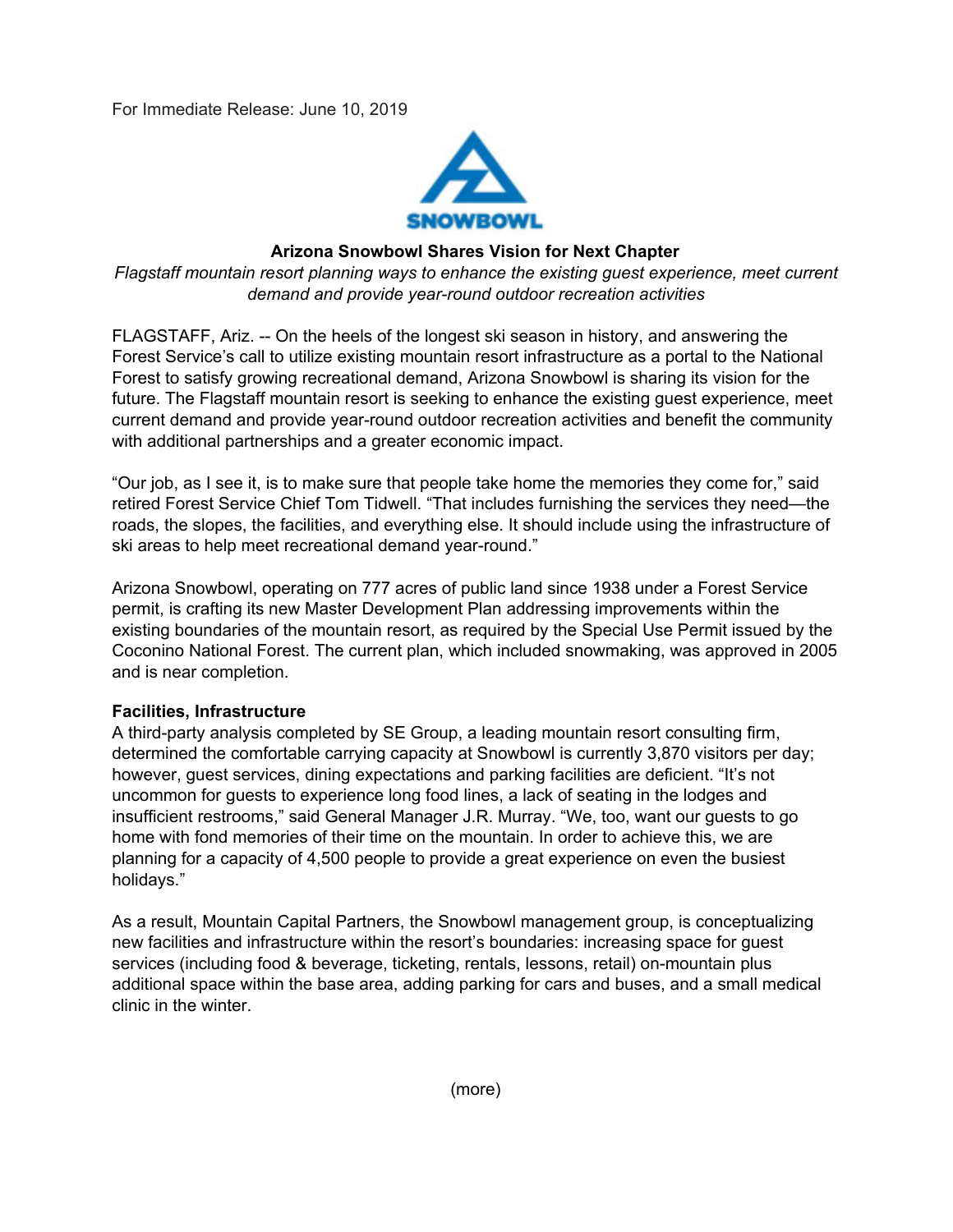## **Winter Lifts, Trail Enhancements**

Plans also include two new chairlifts serving beginner and intermediate skiers, and five additional trails accessible to snowmaking operations. Snowbowl, where Arizona learns to ski, boasts the largest beginner terrain in the Southwest, which includes the state-of-the art Terrain Based Learning program and conveyor lifts. The mountain resort has a growing Adaptive Snowsports Program, plus discounts for veterans and those serving in active duty. In addition, full-price lift tickets come with three free lessons.

"It's no secret that we're passionate about creating skiers and making the sport accessible to everyone," says Managing Partner James Coleman of Mountain Capital Partners. "We are guided by our mission 'Skiing First' and are committed to keeping winter a top priority. I'm confident the proposed improvements will enhance the experience for expert and beginner skiers alike."

As part of Coleman's commitment to making skiing affordable, Snowbowl will also continue to offer Power Kids, a free season pass for children ages 10 and younger. No parent purchase is required, and this pass is valid every day of the 2019/2020 season.

## **Night Skiing; Winter Tubing**

To provide safe, managed snow play activities, Snowbowl has identified the opportunity to provide a winter tubing facility on its lower, western slope. In addition, the mountain resort will be working with the Flagstaff Dark Skies Coalition to incorporate acceptable lighting fixtures for evening skiing on lower elevation slopes during weekends and holidays. "By offering limited night skiing on 1% of the mountain's skiable acreage, we'll be able to provide additional outdoor recreation opportunities for local youth and groups," said Murray. "This will also help to disperse crowds and traffic, as skiers stay later on the mountain."

### **Year-Round Activities**

It's been said that Flagstaff is the outdoor recreation capital of the state and tourism figures show adventure seekers are flocking to Northern Arizona in record numbers searching for new outlets to satisfy their craving for four-season outdoor recreation. "More than half of Snowbowl's visitors come from the Phoenix area in search of snow play activities in the winter and opportunities to bike, climb and hike through the National Forest in the summer and fall," said Murray.

Nearly 60 percent of Arizona residents in the 1st Congressional District participate in outdoor recreation. "Currently, the scenic chairlift operates from May to mid-October, which is very popular, and we're seeing a positive response to the additional activities like summer tubing and a bungee trampoline that were added last year, but guests arrive expecting more. We have the ability to support healthy lifestyles by offering additional features that keep people outdoors and active, enjoying and appreciating all that the Coconino National Forest has to offer," comments Murray.

To accommodate the growing demand, U.S. Agriculture Undersecretary Jim Hubbard, whose responsibility includes the oversight of the Forest Service, calls mountain resorts "lifelong partnerships" in the effort to provide recreational opportunities. Activities now common at other mountain resorts and conceptualized at Snowbowl include: mountain biking, mountain coaster, alpine slide, zip-line tours, expanded disc golf, a climbing wall and outdoor concerts.